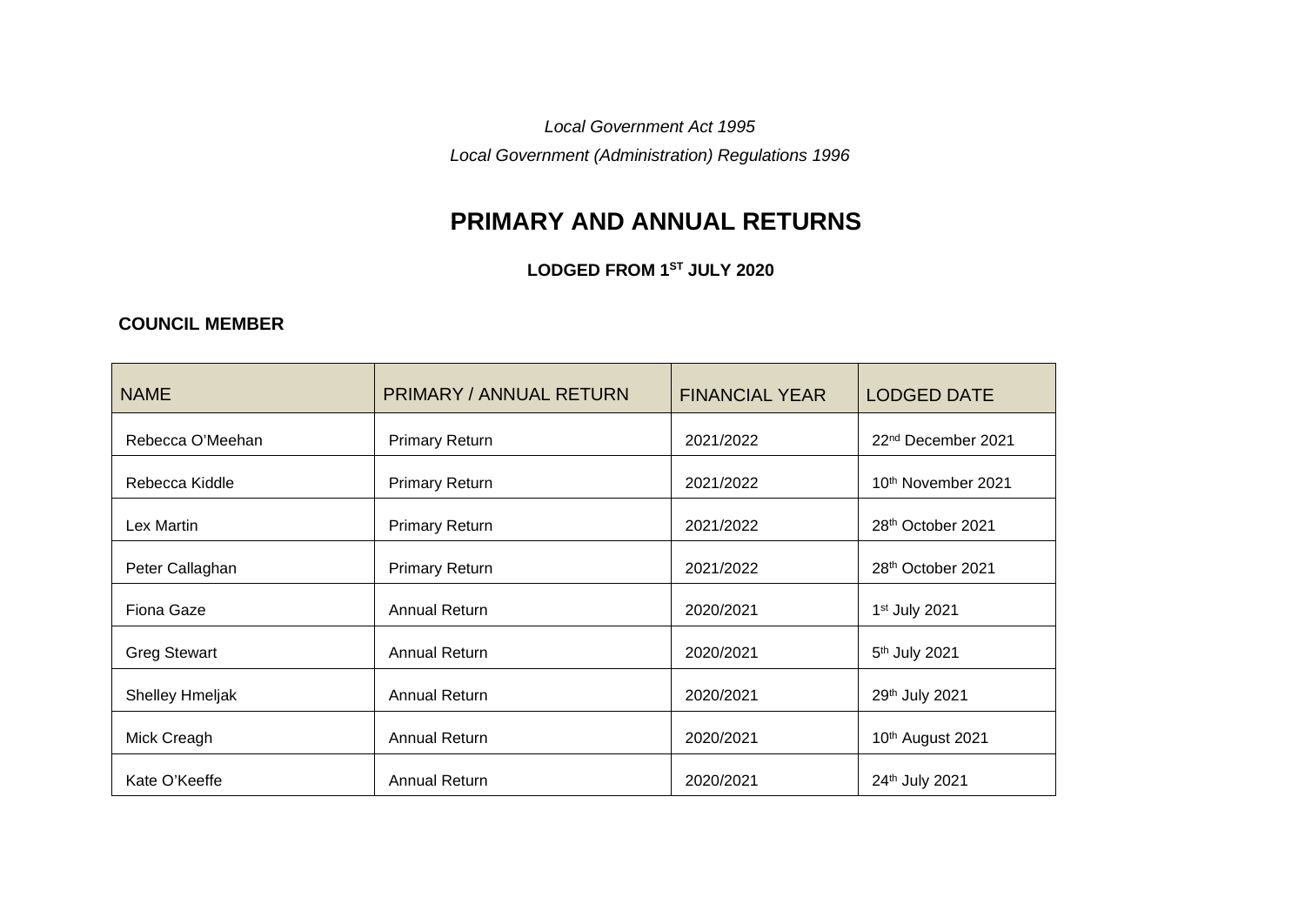## **EMPLOYEES**

| <b>POSITION</b>                           | <b>PRIMARY / ANNUAL RETURN</b> | <b>FINANCIAL YEAR</b> | <b>LODGED DATE</b>        |
|-------------------------------------------|--------------------------------|-----------------------|---------------------------|
| Asset and Waste Management<br>Coordinator | <b>Primary Return</b>          | 2020/2021             | 19th August 2020          |
| <b>Customer Service Officer</b>           | <b>Primary Return</b>          | 2020/2021             | 4 <sup>th</sup> June 2021 |
| <b>Chief Executive Officer</b>            | <b>Annual Return</b>           | 2020/2021             | 6th July 2021             |
| Deputy Chief Executive Officer            | <b>Annual Return</b>           | 2020/2021             | 7 <sup>th</sup> July 2021 |
| Senior Finance Office                     | <b>Annual Return</b>           | 2020/2021             | 6th July 2021             |
| <b>Finance Officer</b>                    | <b>Annual Return</b>           | 2020/2021             | 6th July 2021             |
| <b>Customer Service Officer</b>           | <b>Annual Return</b>           | 2020/2021             | 26th August 2021          |
| Manager of Works                          | <b>Annual Return</b>           | 2020/2021             | 8 <sup>th</sup> July 2021 |
| Asset & Waste Management<br>Coordinator   | <b>Annual Return</b>           | 2020/2021             | 9th July 2021             |
| <b>Works Admin Assistant</b>              | <b>Annual Return</b>           | 2020/2021             | 28th July 2021            |